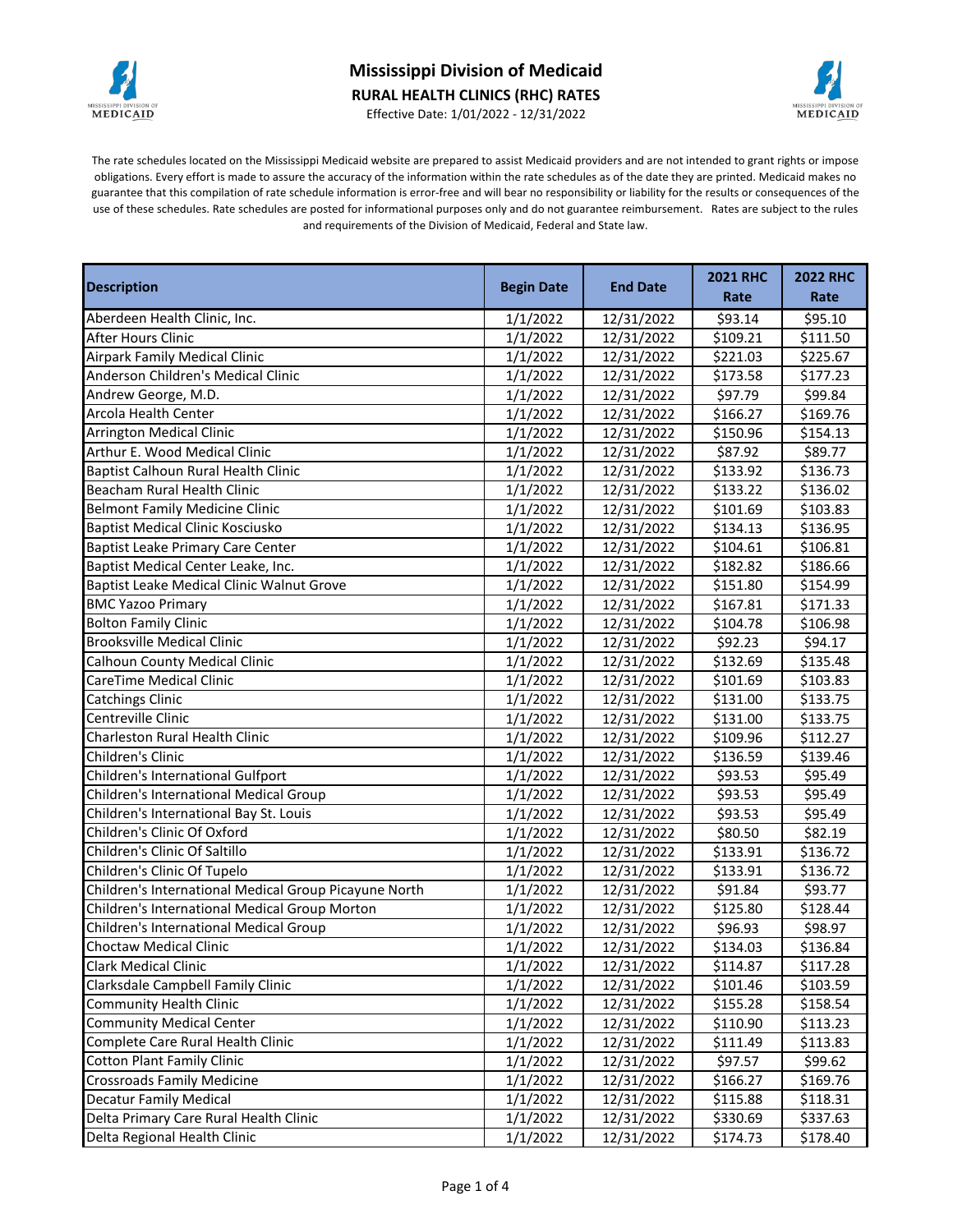| <b>Description</b>                         | <b>Begin Date</b> | <b>End Date</b>          | <b>2021 RHC</b> | <b>2022 RHC</b> |
|--------------------------------------------|-------------------|--------------------------|-----------------|-----------------|
|                                            |                   |                          | Rate            | Rate            |
| <b>East Central Medical Center</b>         | 1/1/2022          | 12/31/2022               | \$219.23        | \$223.83        |
| East Mississippi Medical Clinic, PLLC      | 1/1/2022          | 12/31/2022               | \$121.61        | \$124.16        |
| EC - HealthNet Family Health Center        | 1/1/2022          | 12/31/2022               | \$105.49        | \$107.71        |
| EC - HealthNet Family Health Clinic        | 1/1/2022          | 12/31/2022               | \$115.87        | \$118.30        |
| <b>Ecru Medical Clinic</b>                 | 1/1/2022          | 12/31/2022               | \$257.46        | \$262.87        |
| <b>Ellisville Medical Clinic</b>           | 1/1/2022          | 12/31/2022               | \$97.39         | \$99.44         |
| EMS Clinic, Inc.                           | 1/1/2022          | 12/31/2022               | \$84.53         | \$86.31         |
| <b>Enterprise Family Medical Center</b>    | 1/1/2022          | 12/31/2022               | \$250.74        | \$256.01        |
| <b>Esssential Health and Wellness</b>      | 1/1/2022          | 12/31/2022               | \$95.42         | \$97.42         |
| <b>Eupora Family Medical Clinic</b>        | 1/1/2022          | 12/31/2022               | \$173.64        | \$177.29        |
| Eupora Pediatric Clinic                    | 1/1/2022          | 12/31/2022               | \$181.10        | \$184.90        |
| <b>Express Care Sumrall</b>                | 1/1/2022          | 12/31/2022               | \$112.02        | \$114.37        |
| <b>Express Care Taylorsville</b>           | 1/1/2022          | 12/31/2022               | \$112.02        | \$114.37        |
| <b>Family Care Express</b>                 | 1/1/2022          | 12/31/2022               | \$135.00        | \$137.84        |
| Family Care Medical Clinic                 |                   |                          | \$101.87        |                 |
| <b>Family Care Magee</b>                   | 1/1/2022          | 12/31/2022<br>12/31/2022 |                 | \$104.01        |
| <b>Family Care Magee Tuscan Towers</b>     | 1/1/2022          |                          | \$150.71        | \$153.87        |
|                                            | 1/1/2022          | 12/31/2022               | \$150.71        | \$153.87        |
| <b>Family Care Of Seminary</b>             | 1/1/2022          | 12/31/2022               | \$123.06        | \$125.64        |
| Family Clinic of New Albany, Inc.          | 1/1/2022          | 12/31/2022               | \$110.73        | \$113.06        |
| Family Medical Associates of Covington     | 1/1/2022          | 12/31/2022               | \$125.84        | \$128.48        |
| <b>Family Medical Center</b>               | 1/1/2022          | 12/31/2022               | \$108.51        | \$110.79        |
| <b>Family Medical Clinic</b>               | 1/1/2022          | 12/31/2022               | \$164.39        | \$167.84        |
| Family Medical Clinic Of Houston           | 1/1/2022          | 12/31/2022               | \$141.33        | \$144.30        |
| Family Medical Clinic Of Vardaman          | 1/1/2022          | 12/31/2022               | \$138.63        | \$141.54        |
| <b>Family Medical Group</b>                | 1/1/2022          | 12/31/2022               | \$131.04        | \$133.79        |
| Family Medical Group Of Bude               | 1/1/2022          | 12/31/2022               | \$133.22        | \$136.02        |
| Family Medical Group Of Union              | 1/1/2022          | 12/31/2022               | \$174.75        | \$178.42        |
| <b>Florence Family Clinic</b>              | 1/1/2022          | 12/31/2022               | \$98.47         | \$100.54        |
| <b>FMCH Liberty Clinic</b>                 | 1/1/2022          | 12/31/2022               | \$133.22        | \$136.02        |
| <b>Forest Family Practice</b>              | 1/1/2022          | 12/31/2022               | \$105.49        | \$107.71        |
| <b>Forest Family Practice Clinic</b>       | 1/1/2022          | 12/31/2022               | \$97.99         | \$100.05        |
| <b>GLH Sumner Clinic</b>                   | 1/1/2022          | 12/31/2022               | \$125.04        | \$127.67        |
| <b>Gloster Clinic</b>                      | 1/1/2022          | 12/31/2022               | \$131.00        | \$133.75        |
| Golden Age Clinic                          | 1/1/2022          | 12/31/2022               | \$114.14        | \$116.54        |
| Gorton Rural Health Clinic, LLC            | 1/1/2022          | 12/31/2022               | \$121.76        | \$124.32        |
| <b>Green Tree Family Medical</b>           | 1/1/2022          | 12/31/2022               | \$96.76         | \$98.79         |
| <b>Greene County Family Medical Clinic</b> | 1/1/2022          | 12/31/2022               | \$94.89         | \$96.88         |
| <b>GSV Care Medical Clinic</b>             | 1/1/2022          | 12/31/2022               | \$105.28        | \$107.49        |
| Harrisville Medical Clinic                 | 1/1/2022          | 12/31/2022               | \$171.88        | \$175.49        |
| <b>Highland Pediatric and Primary Care</b> | 1/1/2022          | 12/31/2022               | \$157.67        | \$160.98        |
| <b>Holcomb Clinic</b>                      | 1/1/2022          | 12/31/2022               | \$149.71        | \$152.85        |
| Hollandale Primary Care Clinic             | 1/1/2022          | 12/31/2022               | \$86.51         | \$88.33         |
| Holmes County Family Medicine Clinic       | 1/1/2022          | 12/31/2022               | \$151.15        | \$154.32        |
| <b>Holmes Family Medical Clinic</b>        | 1/1/2022          | 12/31/2022               | \$173.99        | \$177.64        |
| Immediate Care Family Clinic               | 1/1/2022          | 12/31/2022               | \$99.98         | \$102.08        |
| Indianola Family Medical Group             | 1/1/2022          | 12/31/2022               | \$103.01        | \$105.17        |
| Internal Medical Clinic Columbia           | 1/1/2022          | 12/31/2022               | \$102.54        | \$104.69        |
| Itta Bena Rural Health Clinic              | 1/1/2022          | 12/31/2022               | \$190.27        | \$194.27        |
| Jackson Rural Health Clinic                | 1/1/2022          | 12/31/2022               | \$87.24         | \$89.07         |
| Jasper County After Hours Clinic           |                   |                          |                 |                 |
|                                            | 1/1/2022          | 12/31/2022               | \$140.69        | \$143.64        |
| Jefferson Davis Rural Health Clinic        | 1/1/2022          | 12/31/2022               | \$114.25        | \$116.65        |
| Kidz 1st Clinic IIC                        | 1/1/2022          | 12/31/2022               | \$115.67        | \$118.10        |
| Kilmichael Family Medical Clinic           | 1/1/2022          | 12/31/2022               | \$150.97        | \$154.14        |
| Lackey Pediatric Clinic                    | 1/1/2022          | 12/31/2022               | \$134.03        | \$136.84        |
| Lawrence County Family Practice            | 1/1/2022          | 12/31/2022               | \$100.93        | \$103.05        |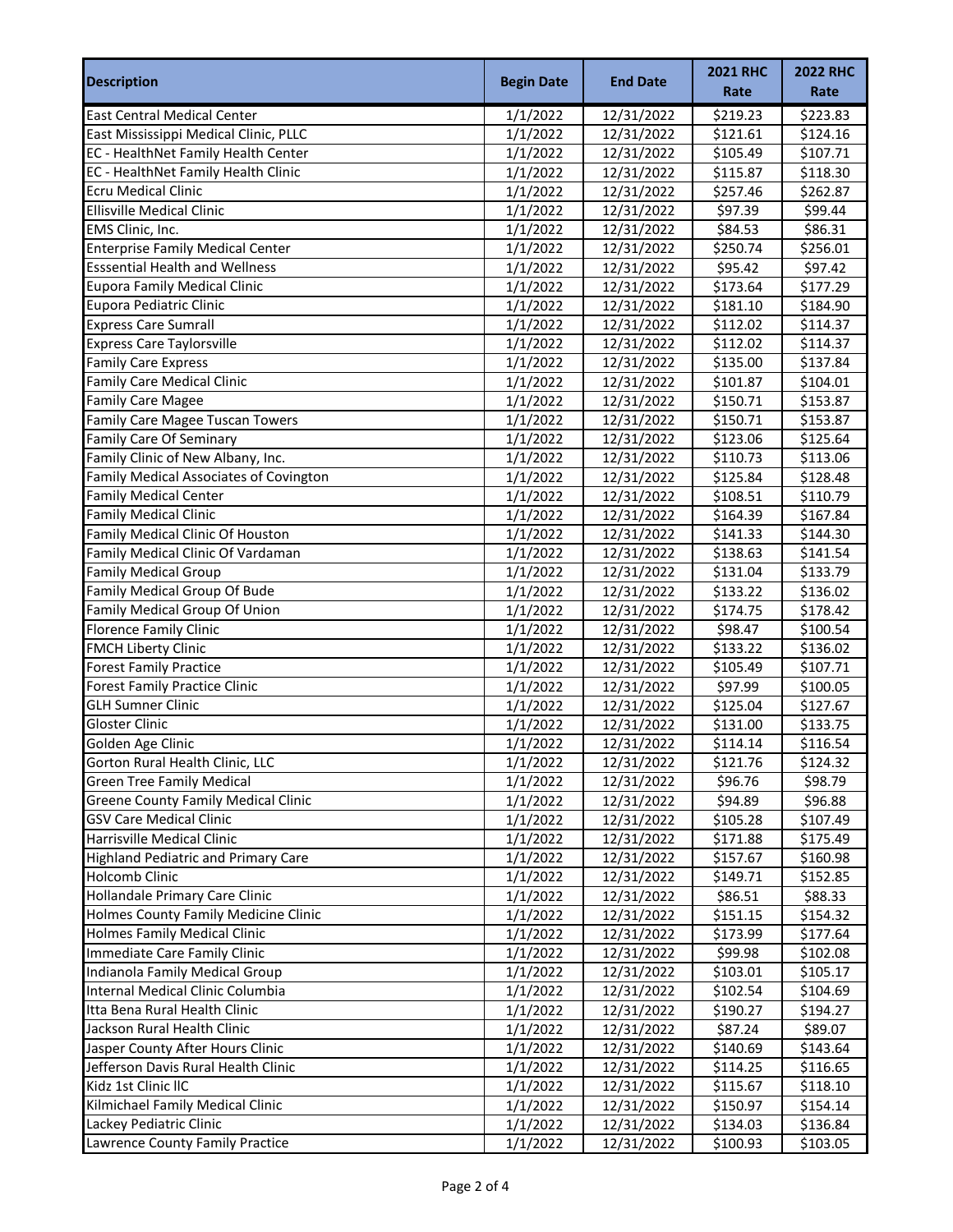| Rate<br>Rate<br><b>Leland Medical Clinic</b><br>\$135.82<br>1/1/2022<br>12/31/2022<br>\$133.03<br>Lexington Primary Care Clinic<br>1/1/2022<br>12/31/2022<br>593.78<br>\$95.75<br>Lifecore Health Group<br>\$101.47<br>\$103.60<br>1/1/2022<br>12/31/2022<br>Lifecore Health Group<br>\$181.48<br>\$185.29<br>12/31/2022<br>1/1/2022<br>Louisville Medical Clinic<br>\$134.03<br>\$136.84<br>1/1/2022<br>12/31/2022<br>Lucedale OB/GYN Center<br>\$121.12<br>\$123.66<br>1/1/2022<br>12/31/2022<br>\$82.92<br><b>Macon Medical Clinic</b><br>1/1/2022<br>12/31/2022<br>\$84.66<br>\$105.99<br>\$108.22<br>1/1/2022<br>12/31/2022<br><b>Madison Canton Medical Clinic</b><br>1/1/2022<br>12/31/2022<br>\$104.70<br>\$106.90<br>\$84.23<br>Magee After Hours Clinic<br>1/1/2022<br>12/31/2022<br>\$86.00<br>Magnolia Medical Clinic<br>\$233.22<br>1/1/2022<br>12/31/2022<br>\$238.12<br>Main Street Medical Clinic Of Morton<br>1/1/2022<br>12/31/2022<br>\$87.52<br>\$89.36<br>Marion General Rural Health Clinic<br>\$128.91<br>1/1/2022<br>12/31/2022<br>\$131.62<br><b>Marion Primary Care Center</b><br>1/1/2022<br>12/31/2022<br>\$153.88<br>\$157.11<br><b>Medical Center of Magee</b><br>\$150.71<br>\$153.87<br>1/1/2022<br>12/31/2022<br>Minor Medical Care of Raymond<br>\$117.59<br>1/1/2022<br>\$120.06<br>12/31/2022<br>MRH Medical Group Acute Care Family Clinic of Pontotoc<br>\$145.70<br>1/1/2022<br>12/31/2022<br>\$142.70<br>MRH Medical Group Jurney<br>\$145.16<br>\$148.21<br>1/1/2022<br>12/31/2022<br><b>MRH Medical Group Chestnut</b><br>\$181.42<br>\$185.23<br>1/1/2022<br>12/31/2022<br><b>MRH Medical Group</b><br>\$163.50<br>\$166.93<br>1/1/2022<br>12/31/2022<br>MRH Medical Group Hamilton<br>12/31/2022<br>\$131.91<br>\$134.68<br>1/1/2022<br>MRH Medical Group Belmont<br>\$142.70<br>\$145.70<br>1/1/2022<br>12/31/2022<br>MRH Medical Columbus 5th Street<br>\$133.88<br>\$136.69<br>1/1/2022<br>12/31/2022<br><b>MRH Medical Columbus Women's Wellness</b><br>\$138.81<br>\$141.73<br>1/1/2022<br>12/31/2022<br><b>MRH Medical Group Cornith</b><br>\$142.70<br>\$145.70<br>1/1/2022<br>12/31/2022<br>MRH Medical Group East Main Family<br>5142.70<br>\$145.70<br>1/1/2022<br>12/31/2022<br>MRH Medical Group, GSV Houlka<br>\$142.70<br>\$145.70<br>1/1/2022<br>12/31/2022<br>\$145.70<br><b>MRH Medical Group Nettteton</b><br>12/31/2022<br>\$142.70<br>1/1/2022<br>MRH Medical Group, GSV, Sherman<br>\$142.70<br>\$145.70<br>1/1/2022<br>12/31/2022<br>\$142.70<br>\$145.70<br>MRH Medical Group, Premier Diabetes<br>1/1/2022<br>12/31/2022<br><b>MRH Medical Group Starkville</b><br>1/1/2022<br>12/31/2022<br>\$138.81<br>\$141.73<br>MRH Medical Group, Verona Family Medicine & Urgent<br>12/31/2022<br>\$142.70<br>\$145.70<br>1/1/2022<br>MRH Medical Group West Point<br>\$143.64<br>1/1/2022<br>12/31/2022<br>\$140.69<br><b>MRHC Rienzi Clinic</b><br>\$112.50<br>\$110.19<br>1/1/2022<br>12/31/2022<br><b>MRHC Medistat</b><br>1/1/2022<br>12/31/2022<br>\$82.41<br>\$84.14<br>Neshoba Medical Associates<br>1/1/2022<br>12/31/2022<br>\$147.81<br>\$150.91<br>Neshoba Urgent Care Clinic<br>1/1/2022<br>12/31/2022<br>\$104.79<br>\$106.99<br>New Albany Medical Clinic<br>1/1/2022<br>12/31/2022<br>\$200.72<br>\$204.94<br><b>Newton Family Medical Clinic</b><br>1/1/2022<br>12/31/2022<br>\$140.53<br>\$143.48<br>Newton Family and Pediatric Clinic<br>\$134.13<br>1/1/2022<br>12/31/2022<br>\$136.95<br>North Hills Family Medical Clinic<br>\$146.17<br>\$149.24<br>1/1/2022<br>12/31/2022<br>NSCH Rural Health Clinic Sunflower<br>\$239.89<br>\$244.93<br>1/1/2022<br>12/31/2022<br>NurseMed II, Inc<br>1/1/2022<br>12/31/2022<br>\$111.19<br>\$113.52<br>NurseMed, Inc.<br>1/1/2022<br>12/31/2022<br>\$92.04<br>\$93.97<br><b>Oakland Medical Clinic</b><br>1/1/2022<br>12/31/2022<br>\$259.91<br>\$265.37<br>Ochsner Medical Center - Hancock, LLC<br>1/1/2022<br>12/31/2022<br>\$157.67<br>\$160.98<br>Ochsner Health Center East Picayune<br>\$95.49<br>1/1/2022<br>12/31/2022<br>\$93.53<br>Odom Rural Health Clinic<br>1/1/2022<br>12/31/2022<br>\$107.39<br>\$109.65<br>Panola Family and Specialty Clinic<br>\$141.45<br>1/1/2022<br>12/31/2022<br>\$138.54<br>Panola Women's and Children's Clinic<br>\$176.89<br>\$180.60<br>1/1/2022<br>12/31/2022<br>Pearl River County Hospital<br>\$222.23<br>\$226.90<br>1/1/2022<br>12/31/2022<br>Pediatric and Adolescent Clinic<br>\$215.18<br>\$219.70<br>1/1/2022<br>12/31/2022<br>Phillips Health Center<br>1/1/2022<br>12/31/2022<br>\$166.27<br>\$169.76<br>Picayune Health Services<br>\$91.84<br>\$93.77<br>1/1/2022<br>12/31/2022 | <b>Description</b>               | <b>Begin Date</b> | <b>End Date</b> | <b>2021 RHC</b> | <b>2022 RHC</b> |
|------------------------------------------------------------------------------------------------------------------------------------------------------------------------------------------------------------------------------------------------------------------------------------------------------------------------------------------------------------------------------------------------------------------------------------------------------------------------------------------------------------------------------------------------------------------------------------------------------------------------------------------------------------------------------------------------------------------------------------------------------------------------------------------------------------------------------------------------------------------------------------------------------------------------------------------------------------------------------------------------------------------------------------------------------------------------------------------------------------------------------------------------------------------------------------------------------------------------------------------------------------------------------------------------------------------------------------------------------------------------------------------------------------------------------------------------------------------------------------------------------------------------------------------------------------------------------------------------------------------------------------------------------------------------------------------------------------------------------------------------------------------------------------------------------------------------------------------------------------------------------------------------------------------------------------------------------------------------------------------------------------------------------------------------------------------------------------------------------------------------------------------------------------------------------------------------------------------------------------------------------------------------------------------------------------------------------------------------------------------------------------------------------------------------------------------------------------------------------------------------------------------------------------------------------------------------------------------------------------------------------------------------------------------------------------------------------------------------------------------------------------------------------------------------------------------------------------------------------------------------------------------------------------------------------------------------------------------------------------------------------------------------------------------------------------------------------------------------------------------------------------------------------------------------------------------------------------------------------------------------------------------------------------------------------------------------------------------------------------------------------------------------------------------------------------------------------------------------------------------------------------------------------------------------------------------------------------------------------------------------------------------------------------------------------------------------------------------------------------------------------------------------------------------------------------------------------------------------------------------------------------------------------------------------------------------------------------------------------------------------------------------------------------------------------------------------------------------------------------------------------------------------------------------------------------------------------------------------------------------------------------------------------------------------------------------------------------------------------------------------------------------------------------------------------------------------------------------------------------------------------------------------------------------------------------------------------------------------------------------------------------------------------------------|----------------------------------|-------------------|-----------------|-----------------|-----------------|
|                                                                                                                                                                                                                                                                                                                                                                                                                                                                                                                                                                                                                                                                                                                                                                                                                                                                                                                                                                                                                                                                                                                                                                                                                                                                                                                                                                                                                                                                                                                                                                                                                                                                                                                                                                                                                                                                                                                                                                                                                                                                                                                                                                                                                                                                                                                                                                                                                                                                                                                                                                                                                                                                                                                                                                                                                                                                                                                                                                                                                                                                                                                                                                                                                                                                                                                                                                                                                                                                                                                                                                                                                                                                                                                                                                                                                                                                                                                                                                                                                                                                                                                                                                                                                                                                                                                                                                                                                                                                                                                                                                                                                                                                  |                                  |                   |                 |                 |                 |
|                                                                                                                                                                                                                                                                                                                                                                                                                                                                                                                                                                                                                                                                                                                                                                                                                                                                                                                                                                                                                                                                                                                                                                                                                                                                                                                                                                                                                                                                                                                                                                                                                                                                                                                                                                                                                                                                                                                                                                                                                                                                                                                                                                                                                                                                                                                                                                                                                                                                                                                                                                                                                                                                                                                                                                                                                                                                                                                                                                                                                                                                                                                                                                                                                                                                                                                                                                                                                                                                                                                                                                                                                                                                                                                                                                                                                                                                                                                                                                                                                                                                                                                                                                                                                                                                                                                                                                                                                                                                                                                                                                                                                                                                  |                                  |                   |                 |                 |                 |
|                                                                                                                                                                                                                                                                                                                                                                                                                                                                                                                                                                                                                                                                                                                                                                                                                                                                                                                                                                                                                                                                                                                                                                                                                                                                                                                                                                                                                                                                                                                                                                                                                                                                                                                                                                                                                                                                                                                                                                                                                                                                                                                                                                                                                                                                                                                                                                                                                                                                                                                                                                                                                                                                                                                                                                                                                                                                                                                                                                                                                                                                                                                                                                                                                                                                                                                                                                                                                                                                                                                                                                                                                                                                                                                                                                                                                                                                                                                                                                                                                                                                                                                                                                                                                                                                                                                                                                                                                                                                                                                                                                                                                                                                  |                                  |                   |                 |                 |                 |
|                                                                                                                                                                                                                                                                                                                                                                                                                                                                                                                                                                                                                                                                                                                                                                                                                                                                                                                                                                                                                                                                                                                                                                                                                                                                                                                                                                                                                                                                                                                                                                                                                                                                                                                                                                                                                                                                                                                                                                                                                                                                                                                                                                                                                                                                                                                                                                                                                                                                                                                                                                                                                                                                                                                                                                                                                                                                                                                                                                                                                                                                                                                                                                                                                                                                                                                                                                                                                                                                                                                                                                                                                                                                                                                                                                                                                                                                                                                                                                                                                                                                                                                                                                                                                                                                                                                                                                                                                                                                                                                                                                                                                                                                  |                                  |                   |                 |                 |                 |
|                                                                                                                                                                                                                                                                                                                                                                                                                                                                                                                                                                                                                                                                                                                                                                                                                                                                                                                                                                                                                                                                                                                                                                                                                                                                                                                                                                                                                                                                                                                                                                                                                                                                                                                                                                                                                                                                                                                                                                                                                                                                                                                                                                                                                                                                                                                                                                                                                                                                                                                                                                                                                                                                                                                                                                                                                                                                                                                                                                                                                                                                                                                                                                                                                                                                                                                                                                                                                                                                                                                                                                                                                                                                                                                                                                                                                                                                                                                                                                                                                                                                                                                                                                                                                                                                                                                                                                                                                                                                                                                                                                                                                                                                  |                                  |                   |                 |                 |                 |
|                                                                                                                                                                                                                                                                                                                                                                                                                                                                                                                                                                                                                                                                                                                                                                                                                                                                                                                                                                                                                                                                                                                                                                                                                                                                                                                                                                                                                                                                                                                                                                                                                                                                                                                                                                                                                                                                                                                                                                                                                                                                                                                                                                                                                                                                                                                                                                                                                                                                                                                                                                                                                                                                                                                                                                                                                                                                                                                                                                                                                                                                                                                                                                                                                                                                                                                                                                                                                                                                                                                                                                                                                                                                                                                                                                                                                                                                                                                                                                                                                                                                                                                                                                                                                                                                                                                                                                                                                                                                                                                                                                                                                                                                  |                                  |                   |                 |                 |                 |
|                                                                                                                                                                                                                                                                                                                                                                                                                                                                                                                                                                                                                                                                                                                                                                                                                                                                                                                                                                                                                                                                                                                                                                                                                                                                                                                                                                                                                                                                                                                                                                                                                                                                                                                                                                                                                                                                                                                                                                                                                                                                                                                                                                                                                                                                                                                                                                                                                                                                                                                                                                                                                                                                                                                                                                                                                                                                                                                                                                                                                                                                                                                                                                                                                                                                                                                                                                                                                                                                                                                                                                                                                                                                                                                                                                                                                                                                                                                                                                                                                                                                                                                                                                                                                                                                                                                                                                                                                                                                                                                                                                                                                                                                  |                                  |                   |                 |                 |                 |
|                                                                                                                                                                                                                                                                                                                                                                                                                                                                                                                                                                                                                                                                                                                                                                                                                                                                                                                                                                                                                                                                                                                                                                                                                                                                                                                                                                                                                                                                                                                                                                                                                                                                                                                                                                                                                                                                                                                                                                                                                                                                                                                                                                                                                                                                                                                                                                                                                                                                                                                                                                                                                                                                                                                                                                                                                                                                                                                                                                                                                                                                                                                                                                                                                                                                                                                                                                                                                                                                                                                                                                                                                                                                                                                                                                                                                                                                                                                                                                                                                                                                                                                                                                                                                                                                                                                                                                                                                                                                                                                                                                                                                                                                  |                                  |                   |                 |                 |                 |
|                                                                                                                                                                                                                                                                                                                                                                                                                                                                                                                                                                                                                                                                                                                                                                                                                                                                                                                                                                                                                                                                                                                                                                                                                                                                                                                                                                                                                                                                                                                                                                                                                                                                                                                                                                                                                                                                                                                                                                                                                                                                                                                                                                                                                                                                                                                                                                                                                                                                                                                                                                                                                                                                                                                                                                                                                                                                                                                                                                                                                                                                                                                                                                                                                                                                                                                                                                                                                                                                                                                                                                                                                                                                                                                                                                                                                                                                                                                                                                                                                                                                                                                                                                                                                                                                                                                                                                                                                                                                                                                                                                                                                                                                  | <b>Macon Primary Care Clinic</b> |                   |                 |                 |                 |
|                                                                                                                                                                                                                                                                                                                                                                                                                                                                                                                                                                                                                                                                                                                                                                                                                                                                                                                                                                                                                                                                                                                                                                                                                                                                                                                                                                                                                                                                                                                                                                                                                                                                                                                                                                                                                                                                                                                                                                                                                                                                                                                                                                                                                                                                                                                                                                                                                                                                                                                                                                                                                                                                                                                                                                                                                                                                                                                                                                                                                                                                                                                                                                                                                                                                                                                                                                                                                                                                                                                                                                                                                                                                                                                                                                                                                                                                                                                                                                                                                                                                                                                                                                                                                                                                                                                                                                                                                                                                                                                                                                                                                                                                  |                                  |                   |                 |                 |                 |
|                                                                                                                                                                                                                                                                                                                                                                                                                                                                                                                                                                                                                                                                                                                                                                                                                                                                                                                                                                                                                                                                                                                                                                                                                                                                                                                                                                                                                                                                                                                                                                                                                                                                                                                                                                                                                                                                                                                                                                                                                                                                                                                                                                                                                                                                                                                                                                                                                                                                                                                                                                                                                                                                                                                                                                                                                                                                                                                                                                                                                                                                                                                                                                                                                                                                                                                                                                                                                                                                                                                                                                                                                                                                                                                                                                                                                                                                                                                                                                                                                                                                                                                                                                                                                                                                                                                                                                                                                                                                                                                                                                                                                                                                  |                                  |                   |                 |                 |                 |
|                                                                                                                                                                                                                                                                                                                                                                                                                                                                                                                                                                                                                                                                                                                                                                                                                                                                                                                                                                                                                                                                                                                                                                                                                                                                                                                                                                                                                                                                                                                                                                                                                                                                                                                                                                                                                                                                                                                                                                                                                                                                                                                                                                                                                                                                                                                                                                                                                                                                                                                                                                                                                                                                                                                                                                                                                                                                                                                                                                                                                                                                                                                                                                                                                                                                                                                                                                                                                                                                                                                                                                                                                                                                                                                                                                                                                                                                                                                                                                                                                                                                                                                                                                                                                                                                                                                                                                                                                                                                                                                                                                                                                                                                  |                                  |                   |                 |                 |                 |
|                                                                                                                                                                                                                                                                                                                                                                                                                                                                                                                                                                                                                                                                                                                                                                                                                                                                                                                                                                                                                                                                                                                                                                                                                                                                                                                                                                                                                                                                                                                                                                                                                                                                                                                                                                                                                                                                                                                                                                                                                                                                                                                                                                                                                                                                                                                                                                                                                                                                                                                                                                                                                                                                                                                                                                                                                                                                                                                                                                                                                                                                                                                                                                                                                                                                                                                                                                                                                                                                                                                                                                                                                                                                                                                                                                                                                                                                                                                                                                                                                                                                                                                                                                                                                                                                                                                                                                                                                                                                                                                                                                                                                                                                  |                                  |                   |                 |                 |                 |
|                                                                                                                                                                                                                                                                                                                                                                                                                                                                                                                                                                                                                                                                                                                                                                                                                                                                                                                                                                                                                                                                                                                                                                                                                                                                                                                                                                                                                                                                                                                                                                                                                                                                                                                                                                                                                                                                                                                                                                                                                                                                                                                                                                                                                                                                                                                                                                                                                                                                                                                                                                                                                                                                                                                                                                                                                                                                                                                                                                                                                                                                                                                                                                                                                                                                                                                                                                                                                                                                                                                                                                                                                                                                                                                                                                                                                                                                                                                                                                                                                                                                                                                                                                                                                                                                                                                                                                                                                                                                                                                                                                                                                                                                  |                                  |                   |                 |                 |                 |
|                                                                                                                                                                                                                                                                                                                                                                                                                                                                                                                                                                                                                                                                                                                                                                                                                                                                                                                                                                                                                                                                                                                                                                                                                                                                                                                                                                                                                                                                                                                                                                                                                                                                                                                                                                                                                                                                                                                                                                                                                                                                                                                                                                                                                                                                                                                                                                                                                                                                                                                                                                                                                                                                                                                                                                                                                                                                                                                                                                                                                                                                                                                                                                                                                                                                                                                                                                                                                                                                                                                                                                                                                                                                                                                                                                                                                                                                                                                                                                                                                                                                                                                                                                                                                                                                                                                                                                                                                                                                                                                                                                                                                                                                  |                                  |                   |                 |                 |                 |
|                                                                                                                                                                                                                                                                                                                                                                                                                                                                                                                                                                                                                                                                                                                                                                                                                                                                                                                                                                                                                                                                                                                                                                                                                                                                                                                                                                                                                                                                                                                                                                                                                                                                                                                                                                                                                                                                                                                                                                                                                                                                                                                                                                                                                                                                                                                                                                                                                                                                                                                                                                                                                                                                                                                                                                                                                                                                                                                                                                                                                                                                                                                                                                                                                                                                                                                                                                                                                                                                                                                                                                                                                                                                                                                                                                                                                                                                                                                                                                                                                                                                                                                                                                                                                                                                                                                                                                                                                                                                                                                                                                                                                                                                  |                                  |                   |                 |                 |                 |
|                                                                                                                                                                                                                                                                                                                                                                                                                                                                                                                                                                                                                                                                                                                                                                                                                                                                                                                                                                                                                                                                                                                                                                                                                                                                                                                                                                                                                                                                                                                                                                                                                                                                                                                                                                                                                                                                                                                                                                                                                                                                                                                                                                                                                                                                                                                                                                                                                                                                                                                                                                                                                                                                                                                                                                                                                                                                                                                                                                                                                                                                                                                                                                                                                                                                                                                                                                                                                                                                                                                                                                                                                                                                                                                                                                                                                                                                                                                                                                                                                                                                                                                                                                                                                                                                                                                                                                                                                                                                                                                                                                                                                                                                  |                                  |                   |                 |                 |                 |
|                                                                                                                                                                                                                                                                                                                                                                                                                                                                                                                                                                                                                                                                                                                                                                                                                                                                                                                                                                                                                                                                                                                                                                                                                                                                                                                                                                                                                                                                                                                                                                                                                                                                                                                                                                                                                                                                                                                                                                                                                                                                                                                                                                                                                                                                                                                                                                                                                                                                                                                                                                                                                                                                                                                                                                                                                                                                                                                                                                                                                                                                                                                                                                                                                                                                                                                                                                                                                                                                                                                                                                                                                                                                                                                                                                                                                                                                                                                                                                                                                                                                                                                                                                                                                                                                                                                                                                                                                                                                                                                                                                                                                                                                  |                                  |                   |                 |                 |                 |
|                                                                                                                                                                                                                                                                                                                                                                                                                                                                                                                                                                                                                                                                                                                                                                                                                                                                                                                                                                                                                                                                                                                                                                                                                                                                                                                                                                                                                                                                                                                                                                                                                                                                                                                                                                                                                                                                                                                                                                                                                                                                                                                                                                                                                                                                                                                                                                                                                                                                                                                                                                                                                                                                                                                                                                                                                                                                                                                                                                                                                                                                                                                                                                                                                                                                                                                                                                                                                                                                                                                                                                                                                                                                                                                                                                                                                                                                                                                                                                                                                                                                                                                                                                                                                                                                                                                                                                                                                                                                                                                                                                                                                                                                  |                                  |                   |                 |                 |                 |
|                                                                                                                                                                                                                                                                                                                                                                                                                                                                                                                                                                                                                                                                                                                                                                                                                                                                                                                                                                                                                                                                                                                                                                                                                                                                                                                                                                                                                                                                                                                                                                                                                                                                                                                                                                                                                                                                                                                                                                                                                                                                                                                                                                                                                                                                                                                                                                                                                                                                                                                                                                                                                                                                                                                                                                                                                                                                                                                                                                                                                                                                                                                                                                                                                                                                                                                                                                                                                                                                                                                                                                                                                                                                                                                                                                                                                                                                                                                                                                                                                                                                                                                                                                                                                                                                                                                                                                                                                                                                                                                                                                                                                                                                  |                                  |                   |                 |                 |                 |
|                                                                                                                                                                                                                                                                                                                                                                                                                                                                                                                                                                                                                                                                                                                                                                                                                                                                                                                                                                                                                                                                                                                                                                                                                                                                                                                                                                                                                                                                                                                                                                                                                                                                                                                                                                                                                                                                                                                                                                                                                                                                                                                                                                                                                                                                                                                                                                                                                                                                                                                                                                                                                                                                                                                                                                                                                                                                                                                                                                                                                                                                                                                                                                                                                                                                                                                                                                                                                                                                                                                                                                                                                                                                                                                                                                                                                                                                                                                                                                                                                                                                                                                                                                                                                                                                                                                                                                                                                                                                                                                                                                                                                                                                  |                                  |                   |                 |                 |                 |
|                                                                                                                                                                                                                                                                                                                                                                                                                                                                                                                                                                                                                                                                                                                                                                                                                                                                                                                                                                                                                                                                                                                                                                                                                                                                                                                                                                                                                                                                                                                                                                                                                                                                                                                                                                                                                                                                                                                                                                                                                                                                                                                                                                                                                                                                                                                                                                                                                                                                                                                                                                                                                                                                                                                                                                                                                                                                                                                                                                                                                                                                                                                                                                                                                                                                                                                                                                                                                                                                                                                                                                                                                                                                                                                                                                                                                                                                                                                                                                                                                                                                                                                                                                                                                                                                                                                                                                                                                                                                                                                                                                                                                                                                  |                                  |                   |                 |                 |                 |
|                                                                                                                                                                                                                                                                                                                                                                                                                                                                                                                                                                                                                                                                                                                                                                                                                                                                                                                                                                                                                                                                                                                                                                                                                                                                                                                                                                                                                                                                                                                                                                                                                                                                                                                                                                                                                                                                                                                                                                                                                                                                                                                                                                                                                                                                                                                                                                                                                                                                                                                                                                                                                                                                                                                                                                                                                                                                                                                                                                                                                                                                                                                                                                                                                                                                                                                                                                                                                                                                                                                                                                                                                                                                                                                                                                                                                                                                                                                                                                                                                                                                                                                                                                                                                                                                                                                                                                                                                                                                                                                                                                                                                                                                  |                                  |                   |                 |                 |                 |
|                                                                                                                                                                                                                                                                                                                                                                                                                                                                                                                                                                                                                                                                                                                                                                                                                                                                                                                                                                                                                                                                                                                                                                                                                                                                                                                                                                                                                                                                                                                                                                                                                                                                                                                                                                                                                                                                                                                                                                                                                                                                                                                                                                                                                                                                                                                                                                                                                                                                                                                                                                                                                                                                                                                                                                                                                                                                                                                                                                                                                                                                                                                                                                                                                                                                                                                                                                                                                                                                                                                                                                                                                                                                                                                                                                                                                                                                                                                                                                                                                                                                                                                                                                                                                                                                                                                                                                                                                                                                                                                                                                                                                                                                  |                                  |                   |                 |                 |                 |
|                                                                                                                                                                                                                                                                                                                                                                                                                                                                                                                                                                                                                                                                                                                                                                                                                                                                                                                                                                                                                                                                                                                                                                                                                                                                                                                                                                                                                                                                                                                                                                                                                                                                                                                                                                                                                                                                                                                                                                                                                                                                                                                                                                                                                                                                                                                                                                                                                                                                                                                                                                                                                                                                                                                                                                                                                                                                                                                                                                                                                                                                                                                                                                                                                                                                                                                                                                                                                                                                                                                                                                                                                                                                                                                                                                                                                                                                                                                                                                                                                                                                                                                                                                                                                                                                                                                                                                                                                                                                                                                                                                                                                                                                  |                                  |                   |                 |                 |                 |
|                                                                                                                                                                                                                                                                                                                                                                                                                                                                                                                                                                                                                                                                                                                                                                                                                                                                                                                                                                                                                                                                                                                                                                                                                                                                                                                                                                                                                                                                                                                                                                                                                                                                                                                                                                                                                                                                                                                                                                                                                                                                                                                                                                                                                                                                                                                                                                                                                                                                                                                                                                                                                                                                                                                                                                                                                                                                                                                                                                                                                                                                                                                                                                                                                                                                                                                                                                                                                                                                                                                                                                                                                                                                                                                                                                                                                                                                                                                                                                                                                                                                                                                                                                                                                                                                                                                                                                                                                                                                                                                                                                                                                                                                  |                                  |                   |                 |                 |                 |
|                                                                                                                                                                                                                                                                                                                                                                                                                                                                                                                                                                                                                                                                                                                                                                                                                                                                                                                                                                                                                                                                                                                                                                                                                                                                                                                                                                                                                                                                                                                                                                                                                                                                                                                                                                                                                                                                                                                                                                                                                                                                                                                                                                                                                                                                                                                                                                                                                                                                                                                                                                                                                                                                                                                                                                                                                                                                                                                                                                                                                                                                                                                                                                                                                                                                                                                                                                                                                                                                                                                                                                                                                                                                                                                                                                                                                                                                                                                                                                                                                                                                                                                                                                                                                                                                                                                                                                                                                                                                                                                                                                                                                                                                  |                                  |                   |                 |                 |                 |
|                                                                                                                                                                                                                                                                                                                                                                                                                                                                                                                                                                                                                                                                                                                                                                                                                                                                                                                                                                                                                                                                                                                                                                                                                                                                                                                                                                                                                                                                                                                                                                                                                                                                                                                                                                                                                                                                                                                                                                                                                                                                                                                                                                                                                                                                                                                                                                                                                                                                                                                                                                                                                                                                                                                                                                                                                                                                                                                                                                                                                                                                                                                                                                                                                                                                                                                                                                                                                                                                                                                                                                                                                                                                                                                                                                                                                                                                                                                                                                                                                                                                                                                                                                                                                                                                                                                                                                                                                                                                                                                                                                                                                                                                  |                                  |                   |                 |                 |                 |
|                                                                                                                                                                                                                                                                                                                                                                                                                                                                                                                                                                                                                                                                                                                                                                                                                                                                                                                                                                                                                                                                                                                                                                                                                                                                                                                                                                                                                                                                                                                                                                                                                                                                                                                                                                                                                                                                                                                                                                                                                                                                                                                                                                                                                                                                                                                                                                                                                                                                                                                                                                                                                                                                                                                                                                                                                                                                                                                                                                                                                                                                                                                                                                                                                                                                                                                                                                                                                                                                                                                                                                                                                                                                                                                                                                                                                                                                                                                                                                                                                                                                                                                                                                                                                                                                                                                                                                                                                                                                                                                                                                                                                                                                  |                                  |                   |                 |                 |                 |
|                                                                                                                                                                                                                                                                                                                                                                                                                                                                                                                                                                                                                                                                                                                                                                                                                                                                                                                                                                                                                                                                                                                                                                                                                                                                                                                                                                                                                                                                                                                                                                                                                                                                                                                                                                                                                                                                                                                                                                                                                                                                                                                                                                                                                                                                                                                                                                                                                                                                                                                                                                                                                                                                                                                                                                                                                                                                                                                                                                                                                                                                                                                                                                                                                                                                                                                                                                                                                                                                                                                                                                                                                                                                                                                                                                                                                                                                                                                                                                                                                                                                                                                                                                                                                                                                                                                                                                                                                                                                                                                                                                                                                                                                  |                                  |                   |                 |                 |                 |
|                                                                                                                                                                                                                                                                                                                                                                                                                                                                                                                                                                                                                                                                                                                                                                                                                                                                                                                                                                                                                                                                                                                                                                                                                                                                                                                                                                                                                                                                                                                                                                                                                                                                                                                                                                                                                                                                                                                                                                                                                                                                                                                                                                                                                                                                                                                                                                                                                                                                                                                                                                                                                                                                                                                                                                                                                                                                                                                                                                                                                                                                                                                                                                                                                                                                                                                                                                                                                                                                                                                                                                                                                                                                                                                                                                                                                                                                                                                                                                                                                                                                                                                                                                                                                                                                                                                                                                                                                                                                                                                                                                                                                                                                  |                                  |                   |                 |                 |                 |
|                                                                                                                                                                                                                                                                                                                                                                                                                                                                                                                                                                                                                                                                                                                                                                                                                                                                                                                                                                                                                                                                                                                                                                                                                                                                                                                                                                                                                                                                                                                                                                                                                                                                                                                                                                                                                                                                                                                                                                                                                                                                                                                                                                                                                                                                                                                                                                                                                                                                                                                                                                                                                                                                                                                                                                                                                                                                                                                                                                                                                                                                                                                                                                                                                                                                                                                                                                                                                                                                                                                                                                                                                                                                                                                                                                                                                                                                                                                                                                                                                                                                                                                                                                                                                                                                                                                                                                                                                                                                                                                                                                                                                                                                  |                                  |                   |                 |                 |                 |
|                                                                                                                                                                                                                                                                                                                                                                                                                                                                                                                                                                                                                                                                                                                                                                                                                                                                                                                                                                                                                                                                                                                                                                                                                                                                                                                                                                                                                                                                                                                                                                                                                                                                                                                                                                                                                                                                                                                                                                                                                                                                                                                                                                                                                                                                                                                                                                                                                                                                                                                                                                                                                                                                                                                                                                                                                                                                                                                                                                                                                                                                                                                                                                                                                                                                                                                                                                                                                                                                                                                                                                                                                                                                                                                                                                                                                                                                                                                                                                                                                                                                                                                                                                                                                                                                                                                                                                                                                                                                                                                                                                                                                                                                  |                                  |                   |                 |                 |                 |
|                                                                                                                                                                                                                                                                                                                                                                                                                                                                                                                                                                                                                                                                                                                                                                                                                                                                                                                                                                                                                                                                                                                                                                                                                                                                                                                                                                                                                                                                                                                                                                                                                                                                                                                                                                                                                                                                                                                                                                                                                                                                                                                                                                                                                                                                                                                                                                                                                                                                                                                                                                                                                                                                                                                                                                                                                                                                                                                                                                                                                                                                                                                                                                                                                                                                                                                                                                                                                                                                                                                                                                                                                                                                                                                                                                                                                                                                                                                                                                                                                                                                                                                                                                                                                                                                                                                                                                                                                                                                                                                                                                                                                                                                  |                                  |                   |                 |                 |                 |
|                                                                                                                                                                                                                                                                                                                                                                                                                                                                                                                                                                                                                                                                                                                                                                                                                                                                                                                                                                                                                                                                                                                                                                                                                                                                                                                                                                                                                                                                                                                                                                                                                                                                                                                                                                                                                                                                                                                                                                                                                                                                                                                                                                                                                                                                                                                                                                                                                                                                                                                                                                                                                                                                                                                                                                                                                                                                                                                                                                                                                                                                                                                                                                                                                                                                                                                                                                                                                                                                                                                                                                                                                                                                                                                                                                                                                                                                                                                                                                                                                                                                                                                                                                                                                                                                                                                                                                                                                                                                                                                                                                                                                                                                  |                                  |                   |                 |                 |                 |
|                                                                                                                                                                                                                                                                                                                                                                                                                                                                                                                                                                                                                                                                                                                                                                                                                                                                                                                                                                                                                                                                                                                                                                                                                                                                                                                                                                                                                                                                                                                                                                                                                                                                                                                                                                                                                                                                                                                                                                                                                                                                                                                                                                                                                                                                                                                                                                                                                                                                                                                                                                                                                                                                                                                                                                                                                                                                                                                                                                                                                                                                                                                                                                                                                                                                                                                                                                                                                                                                                                                                                                                                                                                                                                                                                                                                                                                                                                                                                                                                                                                                                                                                                                                                                                                                                                                                                                                                                                                                                                                                                                                                                                                                  |                                  |                   |                 |                 |                 |
|                                                                                                                                                                                                                                                                                                                                                                                                                                                                                                                                                                                                                                                                                                                                                                                                                                                                                                                                                                                                                                                                                                                                                                                                                                                                                                                                                                                                                                                                                                                                                                                                                                                                                                                                                                                                                                                                                                                                                                                                                                                                                                                                                                                                                                                                                                                                                                                                                                                                                                                                                                                                                                                                                                                                                                                                                                                                                                                                                                                                                                                                                                                                                                                                                                                                                                                                                                                                                                                                                                                                                                                                                                                                                                                                                                                                                                                                                                                                                                                                                                                                                                                                                                                                                                                                                                                                                                                                                                                                                                                                                                                                                                                                  |                                  |                   |                 |                 |                 |
|                                                                                                                                                                                                                                                                                                                                                                                                                                                                                                                                                                                                                                                                                                                                                                                                                                                                                                                                                                                                                                                                                                                                                                                                                                                                                                                                                                                                                                                                                                                                                                                                                                                                                                                                                                                                                                                                                                                                                                                                                                                                                                                                                                                                                                                                                                                                                                                                                                                                                                                                                                                                                                                                                                                                                                                                                                                                                                                                                                                                                                                                                                                                                                                                                                                                                                                                                                                                                                                                                                                                                                                                                                                                                                                                                                                                                                                                                                                                                                                                                                                                                                                                                                                                                                                                                                                                                                                                                                                                                                                                                                                                                                                                  |                                  |                   |                 |                 |                 |
|                                                                                                                                                                                                                                                                                                                                                                                                                                                                                                                                                                                                                                                                                                                                                                                                                                                                                                                                                                                                                                                                                                                                                                                                                                                                                                                                                                                                                                                                                                                                                                                                                                                                                                                                                                                                                                                                                                                                                                                                                                                                                                                                                                                                                                                                                                                                                                                                                                                                                                                                                                                                                                                                                                                                                                                                                                                                                                                                                                                                                                                                                                                                                                                                                                                                                                                                                                                                                                                                                                                                                                                                                                                                                                                                                                                                                                                                                                                                                                                                                                                                                                                                                                                                                                                                                                                                                                                                                                                                                                                                                                                                                                                                  |                                  |                   |                 |                 |                 |
|                                                                                                                                                                                                                                                                                                                                                                                                                                                                                                                                                                                                                                                                                                                                                                                                                                                                                                                                                                                                                                                                                                                                                                                                                                                                                                                                                                                                                                                                                                                                                                                                                                                                                                                                                                                                                                                                                                                                                                                                                                                                                                                                                                                                                                                                                                                                                                                                                                                                                                                                                                                                                                                                                                                                                                                                                                                                                                                                                                                                                                                                                                                                                                                                                                                                                                                                                                                                                                                                                                                                                                                                                                                                                                                                                                                                                                                                                                                                                                                                                                                                                                                                                                                                                                                                                                                                                                                                                                                                                                                                                                                                                                                                  |                                  |                   |                 |                 |                 |
|                                                                                                                                                                                                                                                                                                                                                                                                                                                                                                                                                                                                                                                                                                                                                                                                                                                                                                                                                                                                                                                                                                                                                                                                                                                                                                                                                                                                                                                                                                                                                                                                                                                                                                                                                                                                                                                                                                                                                                                                                                                                                                                                                                                                                                                                                                                                                                                                                                                                                                                                                                                                                                                                                                                                                                                                                                                                                                                                                                                                                                                                                                                                                                                                                                                                                                                                                                                                                                                                                                                                                                                                                                                                                                                                                                                                                                                                                                                                                                                                                                                                                                                                                                                                                                                                                                                                                                                                                                                                                                                                                                                                                                                                  |                                  |                   |                 |                 |                 |
|                                                                                                                                                                                                                                                                                                                                                                                                                                                                                                                                                                                                                                                                                                                                                                                                                                                                                                                                                                                                                                                                                                                                                                                                                                                                                                                                                                                                                                                                                                                                                                                                                                                                                                                                                                                                                                                                                                                                                                                                                                                                                                                                                                                                                                                                                                                                                                                                                                                                                                                                                                                                                                                                                                                                                                                                                                                                                                                                                                                                                                                                                                                                                                                                                                                                                                                                                                                                                                                                                                                                                                                                                                                                                                                                                                                                                                                                                                                                                                                                                                                                                                                                                                                                                                                                                                                                                                                                                                                                                                                                                                                                                                                                  |                                  |                   |                 |                 |                 |
|                                                                                                                                                                                                                                                                                                                                                                                                                                                                                                                                                                                                                                                                                                                                                                                                                                                                                                                                                                                                                                                                                                                                                                                                                                                                                                                                                                                                                                                                                                                                                                                                                                                                                                                                                                                                                                                                                                                                                                                                                                                                                                                                                                                                                                                                                                                                                                                                                                                                                                                                                                                                                                                                                                                                                                                                                                                                                                                                                                                                                                                                                                                                                                                                                                                                                                                                                                                                                                                                                                                                                                                                                                                                                                                                                                                                                                                                                                                                                                                                                                                                                                                                                                                                                                                                                                                                                                                                                                                                                                                                                                                                                                                                  |                                  |                   |                 |                 |                 |
|                                                                                                                                                                                                                                                                                                                                                                                                                                                                                                                                                                                                                                                                                                                                                                                                                                                                                                                                                                                                                                                                                                                                                                                                                                                                                                                                                                                                                                                                                                                                                                                                                                                                                                                                                                                                                                                                                                                                                                                                                                                                                                                                                                                                                                                                                                                                                                                                                                                                                                                                                                                                                                                                                                                                                                                                                                                                                                                                                                                                                                                                                                                                                                                                                                                                                                                                                                                                                                                                                                                                                                                                                                                                                                                                                                                                                                                                                                                                                                                                                                                                                                                                                                                                                                                                                                                                                                                                                                                                                                                                                                                                                                                                  |                                  |                   |                 |                 |                 |
|                                                                                                                                                                                                                                                                                                                                                                                                                                                                                                                                                                                                                                                                                                                                                                                                                                                                                                                                                                                                                                                                                                                                                                                                                                                                                                                                                                                                                                                                                                                                                                                                                                                                                                                                                                                                                                                                                                                                                                                                                                                                                                                                                                                                                                                                                                                                                                                                                                                                                                                                                                                                                                                                                                                                                                                                                                                                                                                                                                                                                                                                                                                                                                                                                                                                                                                                                                                                                                                                                                                                                                                                                                                                                                                                                                                                                                                                                                                                                                                                                                                                                                                                                                                                                                                                                                                                                                                                                                                                                                                                                                                                                                                                  |                                  |                   |                 |                 |                 |
|                                                                                                                                                                                                                                                                                                                                                                                                                                                                                                                                                                                                                                                                                                                                                                                                                                                                                                                                                                                                                                                                                                                                                                                                                                                                                                                                                                                                                                                                                                                                                                                                                                                                                                                                                                                                                                                                                                                                                                                                                                                                                                                                                                                                                                                                                                                                                                                                                                                                                                                                                                                                                                                                                                                                                                                                                                                                                                                                                                                                                                                                                                                                                                                                                                                                                                                                                                                                                                                                                                                                                                                                                                                                                                                                                                                                                                                                                                                                                                                                                                                                                                                                                                                                                                                                                                                                                                                                                                                                                                                                                                                                                                                                  |                                  |                   |                 |                 |                 |
|                                                                                                                                                                                                                                                                                                                                                                                                                                                                                                                                                                                                                                                                                                                                                                                                                                                                                                                                                                                                                                                                                                                                                                                                                                                                                                                                                                                                                                                                                                                                                                                                                                                                                                                                                                                                                                                                                                                                                                                                                                                                                                                                                                                                                                                                                                                                                                                                                                                                                                                                                                                                                                                                                                                                                                                                                                                                                                                                                                                                                                                                                                                                                                                                                                                                                                                                                                                                                                                                                                                                                                                                                                                                                                                                                                                                                                                                                                                                                                                                                                                                                                                                                                                                                                                                                                                                                                                                                                                                                                                                                                                                                                                                  |                                  |                   |                 |                 |                 |
|                                                                                                                                                                                                                                                                                                                                                                                                                                                                                                                                                                                                                                                                                                                                                                                                                                                                                                                                                                                                                                                                                                                                                                                                                                                                                                                                                                                                                                                                                                                                                                                                                                                                                                                                                                                                                                                                                                                                                                                                                                                                                                                                                                                                                                                                                                                                                                                                                                                                                                                                                                                                                                                                                                                                                                                                                                                                                                                                                                                                                                                                                                                                                                                                                                                                                                                                                                                                                                                                                                                                                                                                                                                                                                                                                                                                                                                                                                                                                                                                                                                                                                                                                                                                                                                                                                                                                                                                                                                                                                                                                                                                                                                                  |                                  |                   |                 |                 |                 |
|                                                                                                                                                                                                                                                                                                                                                                                                                                                                                                                                                                                                                                                                                                                                                                                                                                                                                                                                                                                                                                                                                                                                                                                                                                                                                                                                                                                                                                                                                                                                                                                                                                                                                                                                                                                                                                                                                                                                                                                                                                                                                                                                                                                                                                                                                                                                                                                                                                                                                                                                                                                                                                                                                                                                                                                                                                                                                                                                                                                                                                                                                                                                                                                                                                                                                                                                                                                                                                                                                                                                                                                                                                                                                                                                                                                                                                                                                                                                                                                                                                                                                                                                                                                                                                                                                                                                                                                                                                                                                                                                                                                                                                                                  |                                  |                   |                 |                 |                 |
|                                                                                                                                                                                                                                                                                                                                                                                                                                                                                                                                                                                                                                                                                                                                                                                                                                                                                                                                                                                                                                                                                                                                                                                                                                                                                                                                                                                                                                                                                                                                                                                                                                                                                                                                                                                                                                                                                                                                                                                                                                                                                                                                                                                                                                                                                                                                                                                                                                                                                                                                                                                                                                                                                                                                                                                                                                                                                                                                                                                                                                                                                                                                                                                                                                                                                                                                                                                                                                                                                                                                                                                                                                                                                                                                                                                                                                                                                                                                                                                                                                                                                                                                                                                                                                                                                                                                                                                                                                                                                                                                                                                                                                                                  |                                  |                   |                 |                 |                 |
|                                                                                                                                                                                                                                                                                                                                                                                                                                                                                                                                                                                                                                                                                                                                                                                                                                                                                                                                                                                                                                                                                                                                                                                                                                                                                                                                                                                                                                                                                                                                                                                                                                                                                                                                                                                                                                                                                                                                                                                                                                                                                                                                                                                                                                                                                                                                                                                                                                                                                                                                                                                                                                                                                                                                                                                                                                                                                                                                                                                                                                                                                                                                                                                                                                                                                                                                                                                                                                                                                                                                                                                                                                                                                                                                                                                                                                                                                                                                                                                                                                                                                                                                                                                                                                                                                                                                                                                                                                                                                                                                                                                                                                                                  |                                  |                   |                 |                 |                 |
|                                                                                                                                                                                                                                                                                                                                                                                                                                                                                                                                                                                                                                                                                                                                                                                                                                                                                                                                                                                                                                                                                                                                                                                                                                                                                                                                                                                                                                                                                                                                                                                                                                                                                                                                                                                                                                                                                                                                                                                                                                                                                                                                                                                                                                                                                                                                                                                                                                                                                                                                                                                                                                                                                                                                                                                                                                                                                                                                                                                                                                                                                                                                                                                                                                                                                                                                                                                                                                                                                                                                                                                                                                                                                                                                                                                                                                                                                                                                                                                                                                                                                                                                                                                                                                                                                                                                                                                                                                                                                                                                                                                                                                                                  |                                  |                   |                 |                 |                 |
|                                                                                                                                                                                                                                                                                                                                                                                                                                                                                                                                                                                                                                                                                                                                                                                                                                                                                                                                                                                                                                                                                                                                                                                                                                                                                                                                                                                                                                                                                                                                                                                                                                                                                                                                                                                                                                                                                                                                                                                                                                                                                                                                                                                                                                                                                                                                                                                                                                                                                                                                                                                                                                                                                                                                                                                                                                                                                                                                                                                                                                                                                                                                                                                                                                                                                                                                                                                                                                                                                                                                                                                                                                                                                                                                                                                                                                                                                                                                                                                                                                                                                                                                                                                                                                                                                                                                                                                                                                                                                                                                                                                                                                                                  |                                  |                   |                 |                 |                 |
|                                                                                                                                                                                                                                                                                                                                                                                                                                                                                                                                                                                                                                                                                                                                                                                                                                                                                                                                                                                                                                                                                                                                                                                                                                                                                                                                                                                                                                                                                                                                                                                                                                                                                                                                                                                                                                                                                                                                                                                                                                                                                                                                                                                                                                                                                                                                                                                                                                                                                                                                                                                                                                                                                                                                                                                                                                                                                                                                                                                                                                                                                                                                                                                                                                                                                                                                                                                                                                                                                                                                                                                                                                                                                                                                                                                                                                                                                                                                                                                                                                                                                                                                                                                                                                                                                                                                                                                                                                                                                                                                                                                                                                                                  |                                  |                   |                 |                 |                 |
|                                                                                                                                                                                                                                                                                                                                                                                                                                                                                                                                                                                                                                                                                                                                                                                                                                                                                                                                                                                                                                                                                                                                                                                                                                                                                                                                                                                                                                                                                                                                                                                                                                                                                                                                                                                                                                                                                                                                                                                                                                                                                                                                                                                                                                                                                                                                                                                                                                                                                                                                                                                                                                                                                                                                                                                                                                                                                                                                                                                                                                                                                                                                                                                                                                                                                                                                                                                                                                                                                                                                                                                                                                                                                                                                                                                                                                                                                                                                                                                                                                                                                                                                                                                                                                                                                                                                                                                                                                                                                                                                                                                                                                                                  |                                  |                   |                 |                 |                 |
| Pinnacle Medical Clinic<br>1/1/2022<br>12/31/2022<br>\$135.48<br>\$138.33                                                                                                                                                                                                                                                                                                                                                                                                                                                                                                                                                                                                                                                                                                                                                                                                                                                                                                                                                                                                                                                                                                                                                                                                                                                                                                                                                                                                                                                                                                                                                                                                                                                                                                                                                                                                                                                                                                                                                                                                                                                                                                                                                                                                                                                                                                                                                                                                                                                                                                                                                                                                                                                                                                                                                                                                                                                                                                                                                                                                                                                                                                                                                                                                                                                                                                                                                                                                                                                                                                                                                                                                                                                                                                                                                                                                                                                                                                                                                                                                                                                                                                                                                                                                                                                                                                                                                                                                                                                                                                                                                                                        |                                  |                   |                 |                 |                 |